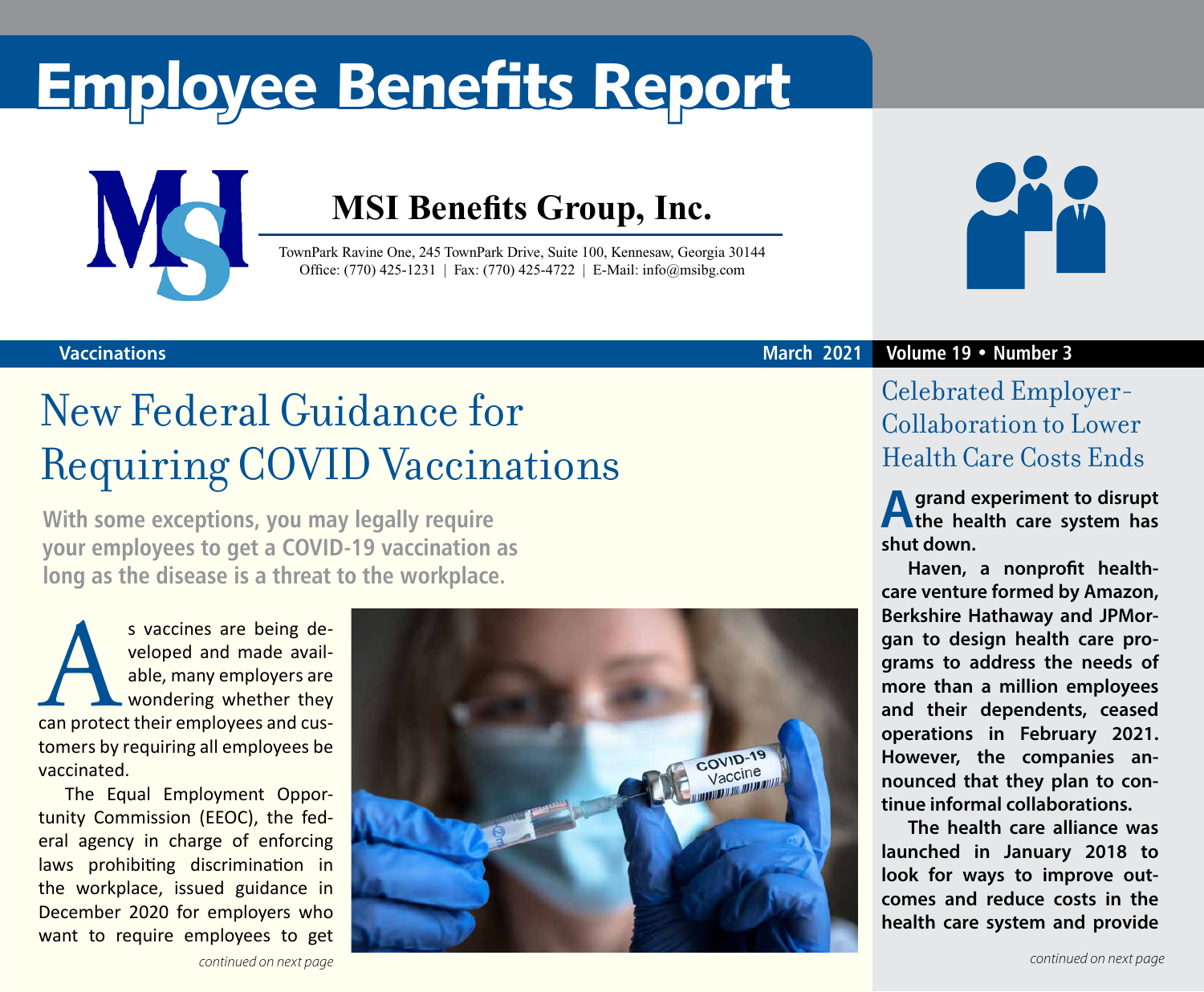vaccinated before entering the workplace.

U.S. law allows private employers to define general working conditions, including the adoption of health and safety practices. Setting up practices and procedures includes requiring employees to get vaccinated against diseases that could compromise the health and safety of everyone in the workplace.

Despite new EEOC guidance, employers must consider the impact of equal employment opportunity (EEO) laws, including the American Disabilities Act (ADA); Rehabilitation Act; Genetic Information Nondiscrimination Act (GINA); and Title VII, including the Pregnancy Discrimination Act. Some possible challenges include:

- \* ADA limits employers' ability to make disability-related inquiries or require medical examinations. The COVID-19 vaccination, however, is not considered a medical examination.
- A health care provider may need to ask questions before administering the vaccination to ensure there is no medical reason to prevent an employee from receiving a vaccination. The pre-screening questions may trigger the ADA's provision on disability-related inquiries, which are likely to elicit information about a disability. If the employer administers the vaccine, it must show that these prescreening questions are "job-related and consistent with business necessity." The employer must demonstrate that employees who do not answer the ques-

tions and don't receive the vaccination will pose a direct threat to the health or safety of others. There are four factors employers can use to determine whether a direct threat exists: duration of the risk; nature and severity of the potential harm; likelihood that the potential harm will occur; and imminence of the potential harm.

- **\#\** Title II of GINA prohibits an employer from asking questions about genetic information.
- $*$  An employer may require an employee to show proof of receipt of a COVID-19 vaccination. That is not the same thing as making a disability-related inquiry according to ADA guidelines. However, if the employer asks why an employee did not receive a vaccination, that might elicit information about a disability and would be subject to the pertinent ADA standard that vaccinations be "job-related and consistent with business necessity."

Another option for employers who mandate the COVID-19 vaccine is to have employees get vaccinated at a pharmacy, health care provider or other third party not contracted by the employer. The pre-vaccination screening would not be a disability-related inquiry.

Employers who are not in high-risk industries, such as health care, can make vaccinations voluntary. Voluntary vaccination programs do not trigger the ADA's requirements to demonstrate that the pre-vaccination

**employees with simplified, high-quality and transparent health care at a reasonable cost.**

**Although the focus was on the companies' U.S.-based employees and their families, the creators of Haven intended to share their innovations and solutions to help others.**

**As part of Haven, Amazon and JPMorgan Chase piloted new health care plan offerings to employees in certain states during the 2020 plan year. In addition, Amazon introduced an online pharmacy in November 2020, two years after acquiring PillPack.** 

**Kaiser Family Foundation estimates that about half of Americans get their insurance through their employers, while the rest depend on government assistance or are uninsured. Since 2010, employer premiums and deductibles have risen faster than wages and inflation.**



screenings are "job-related and consistent with business necessity", nor do they require the employer to assess accommodations and show that not getting a vaccination would be a threat to the business.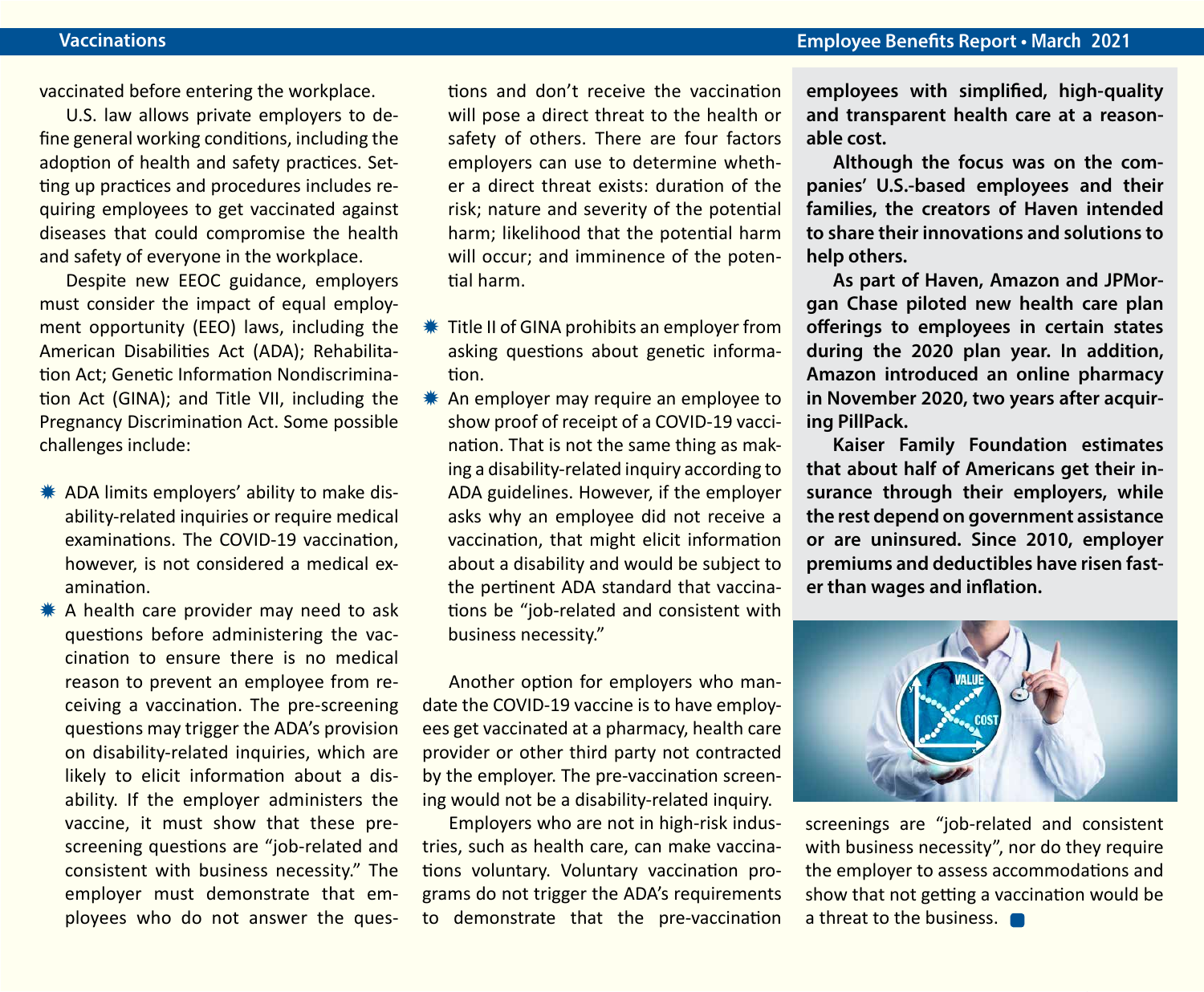### How to Know When Health Insurance Will Cover an Oral Procedure

**How to know when an oral procedure is actually a medical procedure and not dental.**

our employees might be able to save money on dental work if they understand the difference between dental care and medical procedures performed in a dentist's office.

Most dental insurance covers routine cleanings at 100 percent. However, policies usually have a low annual maximum benefit and only pay a small fraction of the cost of other treatments.

The good news is that health insurance might cover certain dental procedures. When health insurance pays for oral surgery it typically pays as the primary payer with no yearly maximum. Dental coverage coordinates benefits as the secondary payer.

Employees who understand the difference between a dental and a medically necessary procedure can remind their provider to bill medical insurance when applicable so the patient can afford to get additional coverage.

### **Dental Care**

Dental coverage is the primary insurance when the

procedure is not medically necessary or integral to a covered service under medical insurance.

Dental care focuses on preventive and basic procedures. Preventive procedures are those that keep your mouth healthy, such as cleaning, flossing and taking x-rays. Basic procedures are usually straightforward and don't involve a significant laboratory expense for the dentist. They include a wide range of services such as:



- $*$  Fillings to treat teeth for cavities or decay or to repair teeth that have fractures.
- $*$  Dental crowns to repair teeth damaged by decay or injury.
- $*$  Tooth extractions when a decayed tooth can't be saved.
- $*$  Dental implants to replace real teeth.
- **\* Braces to reposition teeth.**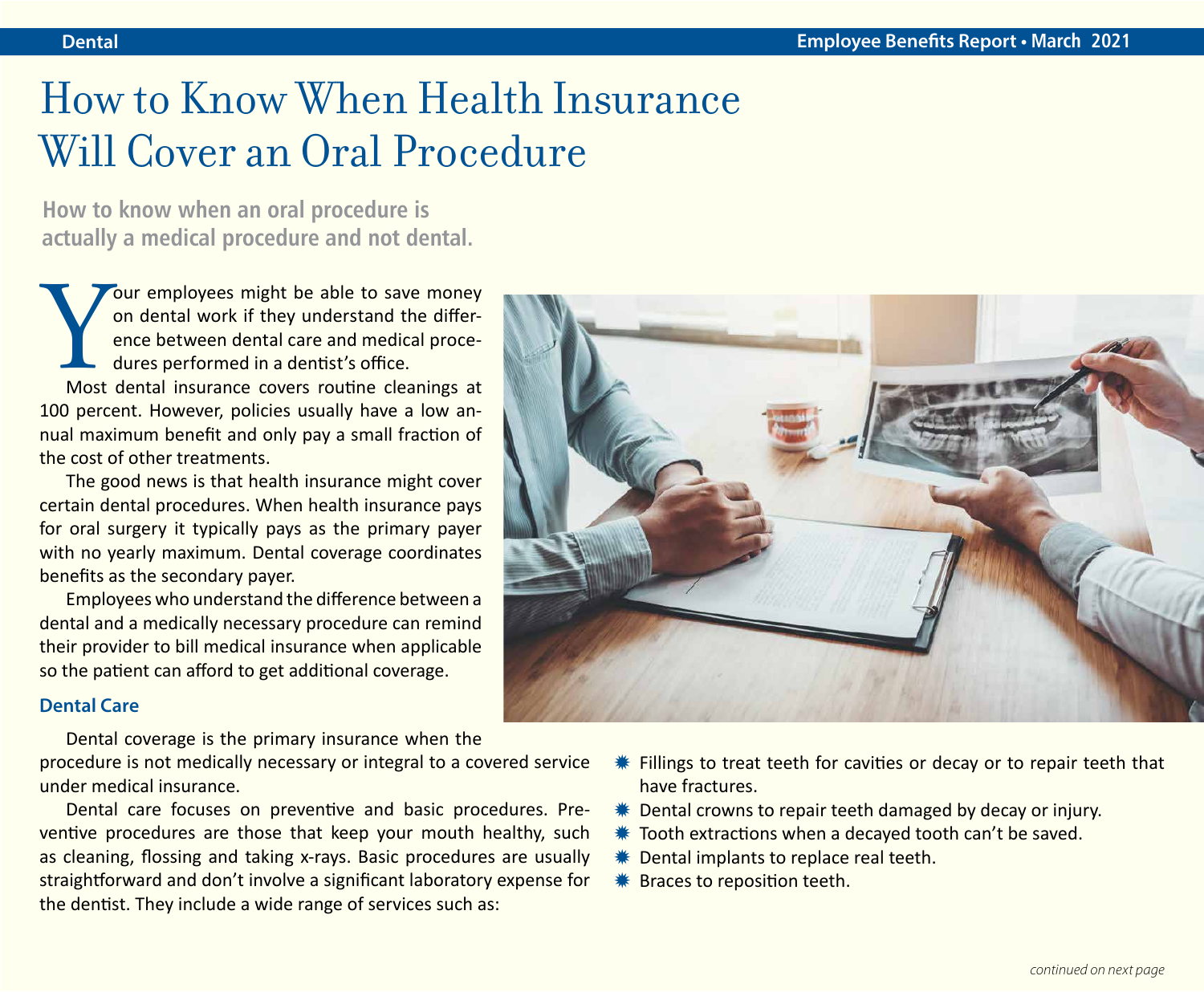### **Medical Procedures**

A medical procedure is treatment for a diagnosed medical condition that treats an illness, non-biting injury to a sound tooth, condition, disease or its symptoms. An example of an injury that would not fit this definition would be if someone bit into a popcorn kernel and fractured their tooth. That would not be covered by health insurance.

However, if a dentist treats a traumatic injury to a patient's mouth, it is considered a medical treatment and is probably covered under medical insurance.

Most medical insurance excludes payments for the routine care, treatment and replacement of teeth and related structures such as gums and jawbones. In addition, most health insurance policies exclude dentures, bridges, or crowns because these procedures are viewed as cosmetic, even when they restore function.

Examples of medical procedures include:

- $*$  Jaw surgery to correct sleep apnea or Temporomandibular Joint Disorders (TMJ); note that medical plans usually will not pay for orthodontic braces to correct TMJ.
- $*$  Extraction of wisdom teeth in some cases
- $*$  Repair of cleft-palate and other congenital abnormalities
- $*$  Removal of teeth before radiation therapy of the head and neck
- $*$  Excision of cysts or tumors of the jaws or facial bones
- $*$  Reconstruction following surgical procedures for cancer
- $*$  Reduction of facial bone fractures
- $*$  Removal of broken teeth necessary to reduce a jaw fracture
- $*$  Dental services following non-biting accidents in certain circumstances
- $*$  General anesthesia when local anesthesia is not enough; employees should check their policy for a list of qualifying conditions

Encourage your employees to talk to their broker for guidance and to find out how to get the most out of their dental and medical insurance policies.

## More States Are Embracing Employer-Sponsored IRAs

**Americans younger than 59½ will have a second chance to take money from their retirement accounts without paying a tax penalty — if they meet a new condition.**



**EXECUTE IS and THE IS and THE IS an employer of the method of the method of the property of the property of the states are now requiring employers to open an IRA for their employees.** retirement plan such as a 401(k) can open their own Individual Retirement Accounts (IRA). Most don't, though, but some states are now requiring employers to open an IRA for their employees.

The National Institute on Retirement Security (NIRS) reports that nearly 40 million people — representing 45 percent of working-age households — have no 401(k) or IRA plans. The Center for Retirement Research at Boston College discovered that roughly a third of these people would be primarily reliant on Social Security benefits for income, with many also having to use a safety net program such as Medicaid.

A retirement account is especially beneficial to low-income workers. According to the Schwartz Center for Economic Policy Analysis at the New School in New York, while about half of workers aged 25 to 64 in the top 10 percent of earners have access to an employer-sponsored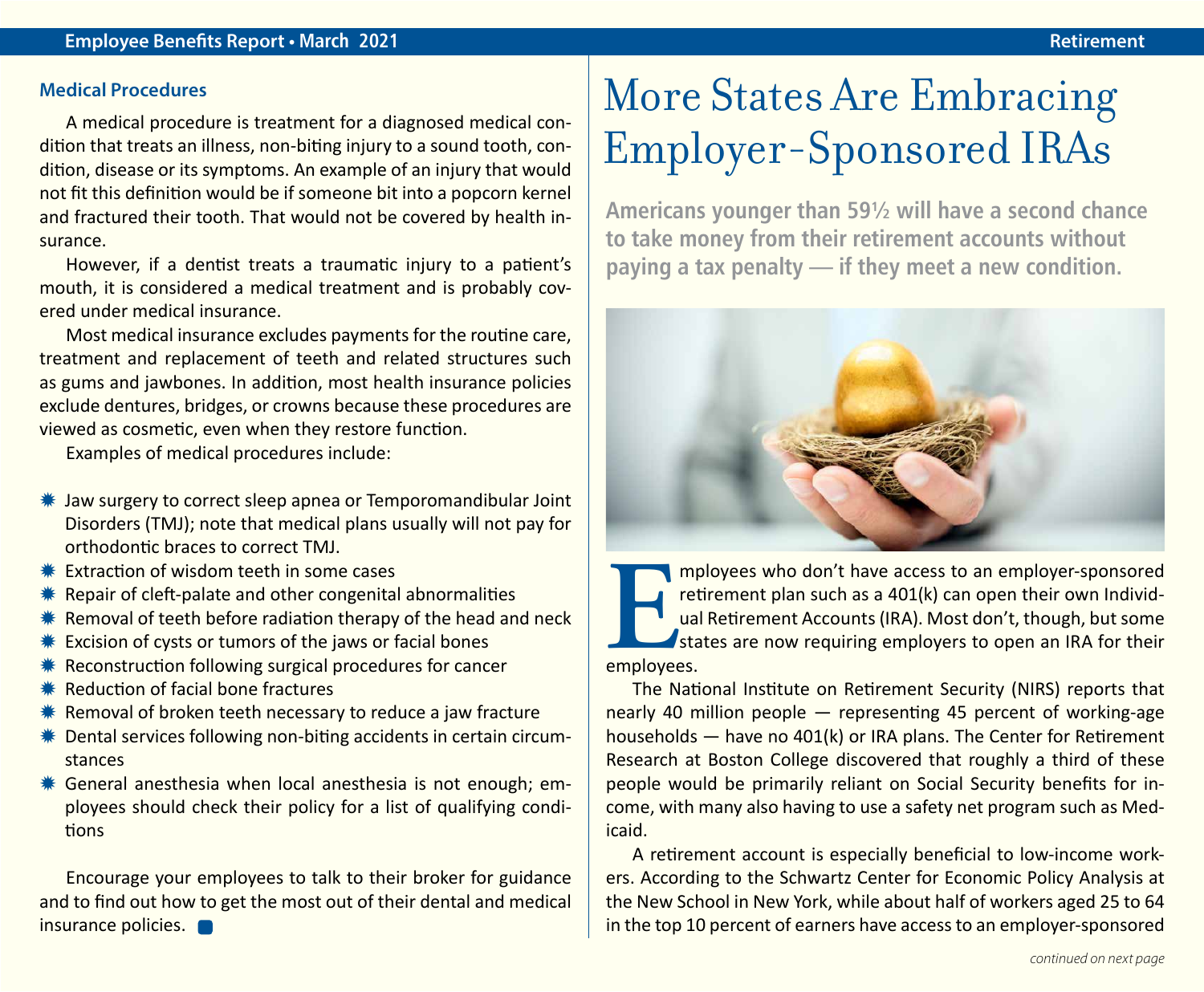retirement plan, the number drops to 23 percent for the bottom 50 percent of earners.

Politicians discussed the possibility of a federal automatic IRA plan after a 2007 Brookings Institution report about the potential for universal retirement security was released. When it became apparent that no federal legislation would be approved, eight states passed legislation starting in 2017 to require employers who do not offer a retirement plan to automatically enroll workers in a Roth IRA and more states have followed.

Currently, California, Connecticut, Illinois, Maryland, Massachusetts, New Jersey, Oregon, and Washington have mandated programs and Maryland will start signing up employers this year. New York and Vermont have voluntary programs.

The following states also have introduced mandated Roth IRAs: Arizona, Colorado, Indiana, Iowa, Kentucky, Louisiana, Maine, Minnesota, Nebraska, New Hampshire, North Carolina, North Dakota, Ohio, Rhode Island, Utah, Virginia, West Virginia, and Wisconsin.

Some of these plans assess penalties for employer non-compliance. For instance, in California, Illinois and Oregon, employers that do not offer a retirement savings program like a 401(k) but have more than a certain number of employees must enroll with the state program by a deadline or face a fine. In California that fine is \$250 for each employee.

Roth IRAs are funded with after-tax dollars and typically allow for withdrawals of contributions without penalties. This is extremely important if someone has an emergency medical expense. These funds also are por-



table, meaning that the employee can keep putting money into the account even if they change jobs.

The basic features in each of the mandatory state programs include:

- $*$  Employers who do not offer a tax-qualified retirement plan must automatically enroll their employees in a private sector payroll deduction Roth IRA.
- $*$  Employees may at any time opt out or choose a higher or lower contribution rate than the default of 3 or 5 percent, although California's rate is 8 percent.
- Employers cannot provide matching funds

since federal guidelines prevent anyone other than the individual account owner from contributing to the accounts.

Employers have no fiduciary responsibilities since the state contracts for a private sector record-keeper/third-party administrator (TPA). The TPA manages the program and contracts with private sector asset managers to make low-risk investments.

One concern some observers have is that employers could decide it's enough to offer only Roth IRAs and not offer the kinds of IRAs that include employer contributions.